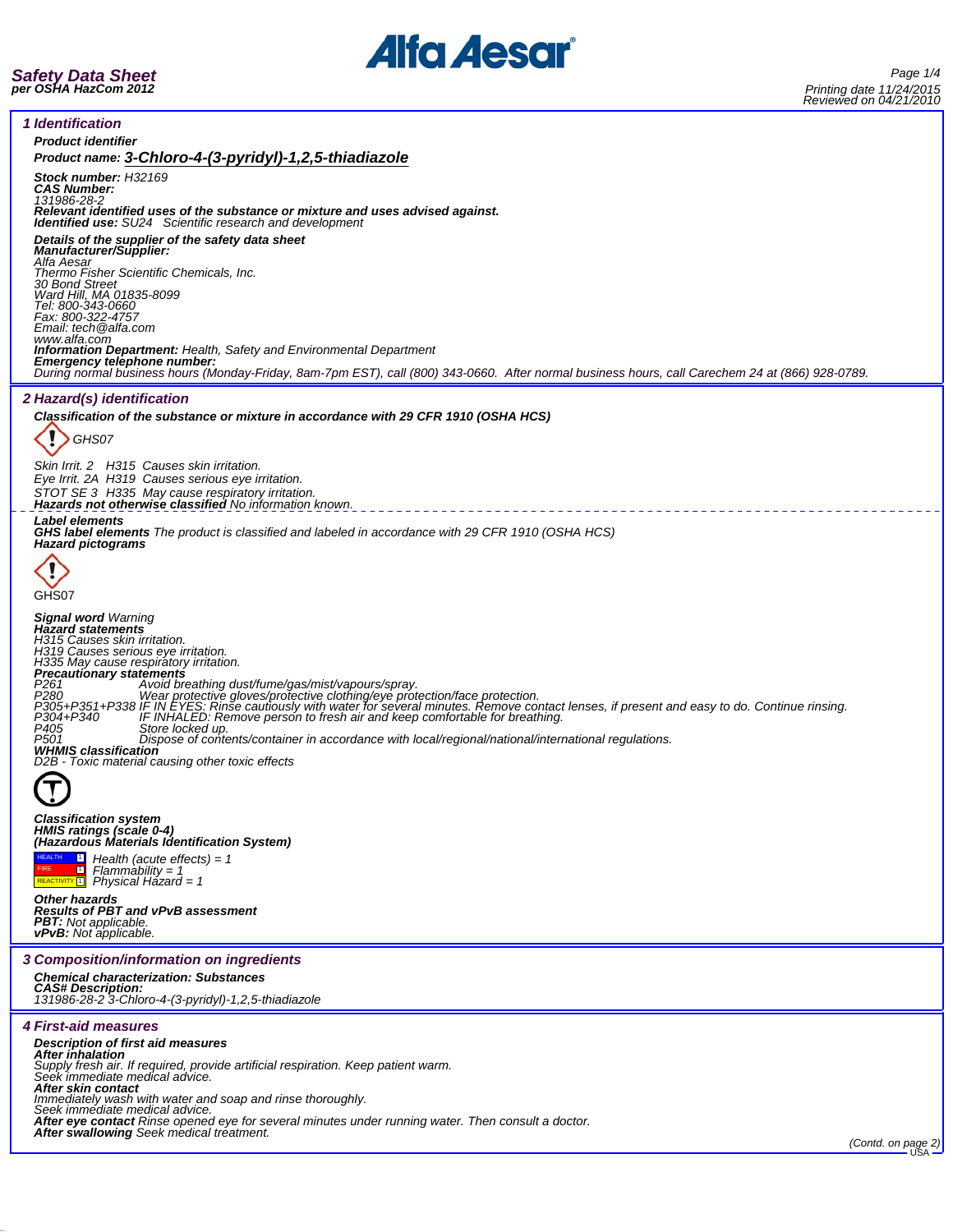## *Product name: 3-Chloro-4-(3-pyridyl)-1,2,5-thiadiazole (Contd. of page 1) Information for doctor Most important symptoms and effects, both acute and delayed No further relevant information available. Indication of any immediate medical attention and special treatment needed No further relevant information available. 5 Fire-fighting measures* **Extinguishing media**<br>**Suitable extinguishing agents** Carbon dioxide, extinguishing powder or water spray. Fight larger fires with water spray or alcohol resistant foam.<br>**Special hazards arising from the substance or mixtu** If this product is involved in a fire, the following can be released:<br>Carbon monoxide and carbon dioxide<br>Nitrogen oxides (NOx)<br>Sulfur oxides (SOx)<br>Hydrogen chloride (HCl)<br>Possibly Hydrogen cyanide (HCN)<br>**Advice for firefig** *Protective equipment: Wear self-contained respirator. Wear fully protective impervious suit. 6 Accidental release measures* **Personal precautions, protective equipment and emergency procedures**<br>Wear protective equipment. Keep unprotected persons away.<br>Ensure adequate ventilation Ensure adequate ventilation<br> **Environmental precautions:** Do not allow material to be reased to the environment without proper governmental permits.<br> **Methods and material for containment and cleaning up:** Ensure adequate *See Section 7 for information on safe handling See Section 8 for information on personal protection equipment. See Section 13 for disposal information. 7 Handling and storage Handling Precautions for safe handling Keep container tightly sealed. Store in cool, dry place in tightly closed containers. Ensure good ventilation at the workplace. Information about protection against explosions and fires: No information known. Conditions for safe storage, including any incompatibilities Storage* Requirements to be met by storerooms and receptacles: No special requirements.<br>Information about storage in one common storage facility: Store away from oxidizing agents. *Further information about storage conditions:*<br>Keep container tightly sealed. *Store in cool, dry conditions in well sealed containers. Specific end use(s) No further relevant information available. 8 Exposure controls/personal protection Additional information about design of technical systems: Properly operating chemical fume hood designed for hazardous chemicals and having an average face velocity of at least 100 feet per minute. Control parameters Components with limit values that require monitoring at the workplace: Not required. Additional information: No data Exposure controls Personal protective equipment General protective and hygienic measures* The usual precautionary measures for handling chemicals should be followed.<br>Keep away from foodstuffs, beverages and feed.<br>Remove all soiled and contaminated clothing immediately.<br>Wash hands before breaks and at the end of *Breathing equipment: Use suitable respirator when high concentrations are present. Protection of hands: Impervious gloves*<br>Impervious gloves prior to each use for their proper condition.<br>Check protective gloves prior to each use for their praterial, k Check protective gloves prior to each use for their proper condition.<br>The selection of suitable gloves not only depends on the material, but also on quality. Quality will vary from manufacturer to manufacturer.<br>**Penetratio** *9 Physical and chemical properties Information on basic physical and chemical properties General Information Appearance: Form: Solid Odor: Not determined Odor threshold: Not determined. pH-value: Not applicable.* Change in condition<br>
Melting point/Melting range:<br>
Boiling point/Melting range:<br>
Sublimation temperature / start:<br>
Flammability (solid, gaseous)<br>
Mot determined<br>
Decomposition temperature:<br>
Not determined<br>
Decomposition te *(Contd. on page 3)*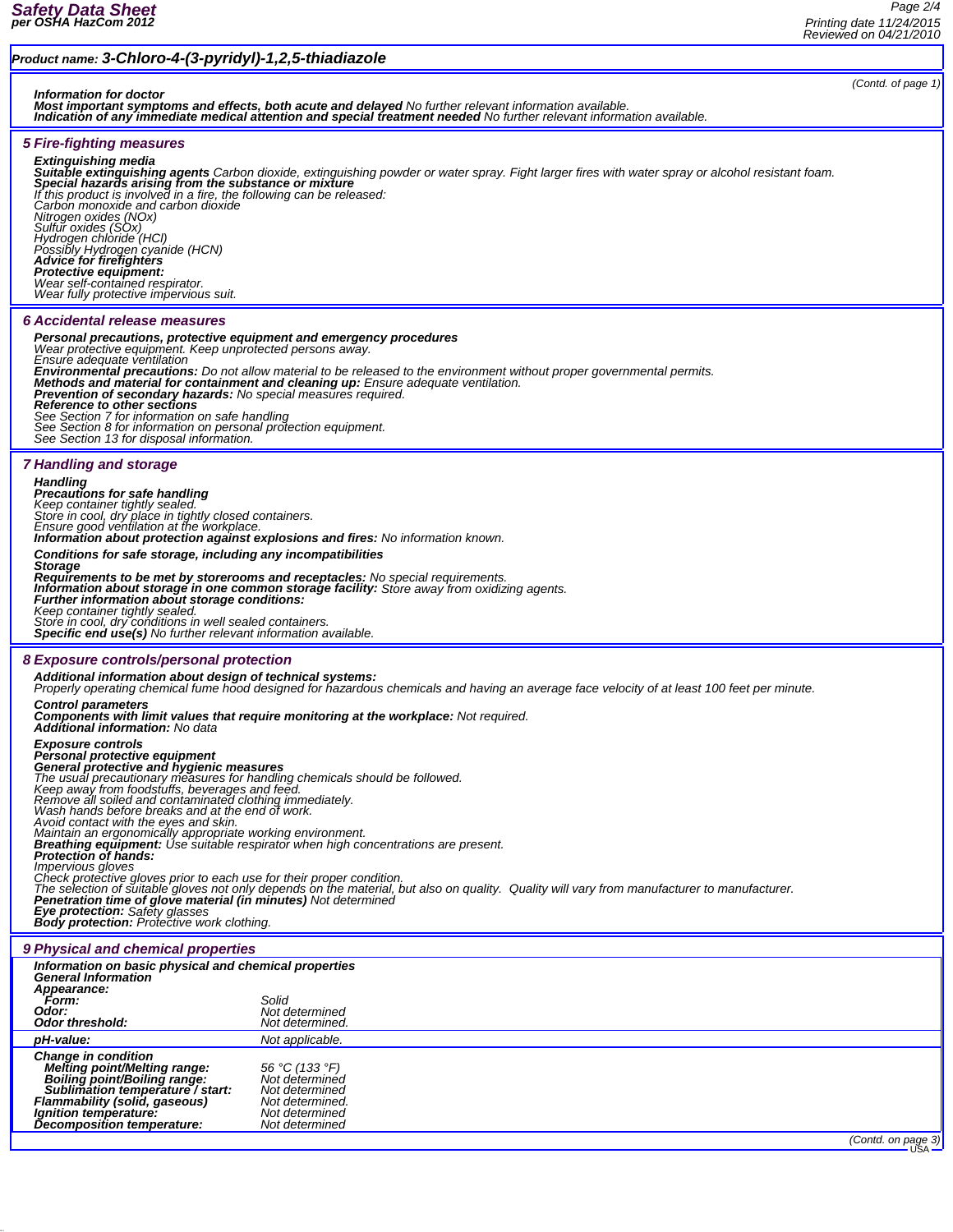## *Product name: 3-Chloro-4-(3-pyridyl)-1,2,5-thiadiazole*

 $\overline{\phantom{a}}$ 

|                                                                                                                                                                                                                                                                                                                                                                                                                                                                                                                                                                                                                                                                                                                                                                                                                                                                                                                                                                                                                                        |                                                                  | (Contd. of page 2) |  |
|----------------------------------------------------------------------------------------------------------------------------------------------------------------------------------------------------------------------------------------------------------------------------------------------------------------------------------------------------------------------------------------------------------------------------------------------------------------------------------------------------------------------------------------------------------------------------------------------------------------------------------------------------------------------------------------------------------------------------------------------------------------------------------------------------------------------------------------------------------------------------------------------------------------------------------------------------------------------------------------------------------------------------------------|------------------------------------------------------------------|--------------------|--|
| Auto igniting:<br>Danger of explosion:                                                                                                                                                                                                                                                                                                                                                                                                                                                                                                                                                                                                                                                                                                                                                                                                                                                                                                                                                                                                 | Not determined.<br>Product does not present an explosion hazard. |                    |  |
| <b>Explosion limits:</b>                                                                                                                                                                                                                                                                                                                                                                                                                                                                                                                                                                                                                                                                                                                                                                                                                                                                                                                                                                                                               |                                                                  |                    |  |
| Lower:<br>Upper:                                                                                                                                                                                                                                                                                                                                                                                                                                                                                                                                                                                                                                                                                                                                                                                                                                                                                                                                                                                                                       | Not determined<br>Not determined                                 |                    |  |
| Vapor pressure:<br>Density:                                                                                                                                                                                                                                                                                                                                                                                                                                                                                                                                                                                                                                                                                                                                                                                                                                                                                                                                                                                                            | Not applicable.<br>Not determined                                |                    |  |
| <b>Relative density</b>                                                                                                                                                                                                                                                                                                                                                                                                                                                                                                                                                                                                                                                                                                                                                                                                                                                                                                                                                                                                                | Not determined.                                                  |                    |  |
| <b>Vapor density</b><br><b>Evaporation rate</b>                                                                                                                                                                                                                                                                                                                                                                                                                                                                                                                                                                                                                                                                                                                                                                                                                                                                                                                                                                                        | Not applicable.<br>Not applicable.                               |                    |  |
| Solubility in / Miscibility with<br>Water:                                                                                                                                                                                                                                                                                                                                                                                                                                                                                                                                                                                                                                                                                                                                                                                                                                                                                                                                                                                             | Not determined                                                   |                    |  |
| Partition coefficient (n-octanol/water): Not determined.                                                                                                                                                                                                                                                                                                                                                                                                                                                                                                                                                                                                                                                                                                                                                                                                                                                                                                                                                                               |                                                                  |                    |  |
| Viscosity:<br>dynamic:                                                                                                                                                                                                                                                                                                                                                                                                                                                                                                                                                                                                                                                                                                                                                                                                                                                                                                                                                                                                                 | Not applicable.                                                  |                    |  |
| kinematic:<br>Other information                                                                                                                                                                                                                                                                                                                                                                                                                                                                                                                                                                                                                                                                                                                                                                                                                                                                                                                                                                                                        | Not applicable.<br>No further relevant information available.    |                    |  |
|                                                                                                                                                                                                                                                                                                                                                                                                                                                                                                                                                                                                                                                                                                                                                                                                                                                                                                                                                                                                                                        |                                                                  |                    |  |
| <b>10 Stability and reactivity</b><br><b>Reactivity</b> No information known.<br><b>Chemical stability</b> Stable under recommended storage conditions.<br>Thermal decomposition / conditions to be avoided: Decomposition will not occur if used and stored according to specifications.<br>Possibility of hazardous reactions No dangerous reactions known<br><b>Conditions to avoid</b> No further relevant information available.<br><b>Incompatible materials: Oxidizing agents</b><br>Hazardous decomposition products:<br>Carbon monoxide and carbon dioxide<br>Nitrogen oxides<br>Sulfur oxides (SOx)<br>Possibly Hydrogen cyanide (HCN)<br>Hydrogen chloride (HCl)                                                                                                                                                                                                                                                                                                                                                            |                                                                  |                    |  |
| <b>11 Toxicological information</b><br>Information on toxicological effects<br>Acute toxicity: No effects known.<br>LD/LC50 values that are relevant for classification: No data<br>Skin irritation or corrosion: Causes skin irritation.<br>Eye irritation or corrosion: Causes serious eye irritation.<br><b>Sensitization:</b> No sensitizing effects known.<br>Germ cell mutagenicity: No effects known.<br>Carcinogenicity: No classification data on carcinogenic properties of this material is available from the EPA, IARC, NTP, OSHA or ACGIH.<br><b>Reproductive toxicity:</b> No effects known.<br>Specific target organ system toxicity - repeated exposure: No effects known.<br>Specific target organ system toxicity - single exposure: May cause respiratory irritation.<br>Aspiration hazard: No effects known.<br><b>Subacute to chronic toxicity:</b> No effects known.<br>Additional toxicological information: To the best of our knowledge the acute and chronic toxicity of this substance is not fully known. |                                                                  |                    |  |
| <b>12 Ecological information</b><br><b>Toxicity</b><br><b>Aquatic toxicity:</b> No further relevant information available.<br>Persistence and degradability No further relevant information available.<br>Bioaccumulative potential No further relevant information available.<br>Mobility in soil No further relevant information available.<br>Additional ecological information:<br><i><b>General notes:</b></i><br>Do not allow material to be released to the environment without proper governmental permits.<br>Do not allow undiluted product or large quantities to reach ground water, water course or sewage system.<br>Avoid transfer into the environment.<br><b>Results of PBT and vPvB assessment</b><br><b>PBT:</b> Not applicable.<br><b>vPvB:</b> Not applicable.<br>Other adverse effects No further relevant information available.                                                                                                                                                                                |                                                                  |                    |  |
| <b>13 Disposal considerations</b>                                                                                                                                                                                                                                                                                                                                                                                                                                                                                                                                                                                                                                                                                                                                                                                                                                                                                                                                                                                                      |                                                                  |                    |  |
| <b>Waste treatment methods</b><br><b>Recommendation</b> Consult state, local or national regulations to ensure proper disposal.<br><b>Uncleaned packagings:</b><br><b>Recommendation:</b> Disposal must be made according to official regulations.                                                                                                                                                                                                                                                                                                                                                                                                                                                                                                                                                                                                                                                                                                                                                                                     |                                                                  |                    |  |
| <b>14 Transport information</b><br>Not a hazardous material for transportation.                                                                                                                                                                                                                                                                                                                                                                                                                                                                                                                                                                                                                                                                                                                                                                                                                                                                                                                                                        |                                                                  |                    |  |
| <b>UN-Number</b><br>DOT. IMDG. IATA                                                                                                                                                                                                                                                                                                                                                                                                                                                                                                                                                                                                                                                                                                                                                                                                                                                                                                                                                                                                    | None                                                             |                    |  |
| UN proper shipping name<br>DOT, IMDG, IATA                                                                                                                                                                                                                                                                                                                                                                                                                                                                                                                                                                                                                                                                                                                                                                                                                                                                                                                                                                                             | None                                                             |                    |  |
| Transport hazard class(es)                                                                                                                                                                                                                                                                                                                                                                                                                                                                                                                                                                                                                                                                                                                                                                                                                                                                                                                                                                                                             |                                                                  |                    |  |
| DOT, ADR, IMDG, IATA<br>Class                                                                                                                                                                                                                                                                                                                                                                                                                                                                                                                                                                                                                                                                                                                                                                                                                                                                                                                                                                                                          | None                                                             |                    |  |
| <b>Packing group</b><br>DOT, IMDG, IATA                                                                                                                                                                                                                                                                                                                                                                                                                                                                                                                                                                                                                                                                                                                                                                                                                                                                                                                                                                                                | None                                                             |                    |  |
| <b>Environmental hazards:</b>                                                                                                                                                                                                                                                                                                                                                                                                                                                                                                                                                                                                                                                                                                                                                                                                                                                                                                                                                                                                          | Not applicable.                                                  |                    |  |
| Special precautions for user                                                                                                                                                                                                                                                                                                                                                                                                                                                                                                                                                                                                                                                                                                                                                                                                                                                                                                                                                                                                           | Not applicable.                                                  |                    |  |

*(Contd. on page 4)*